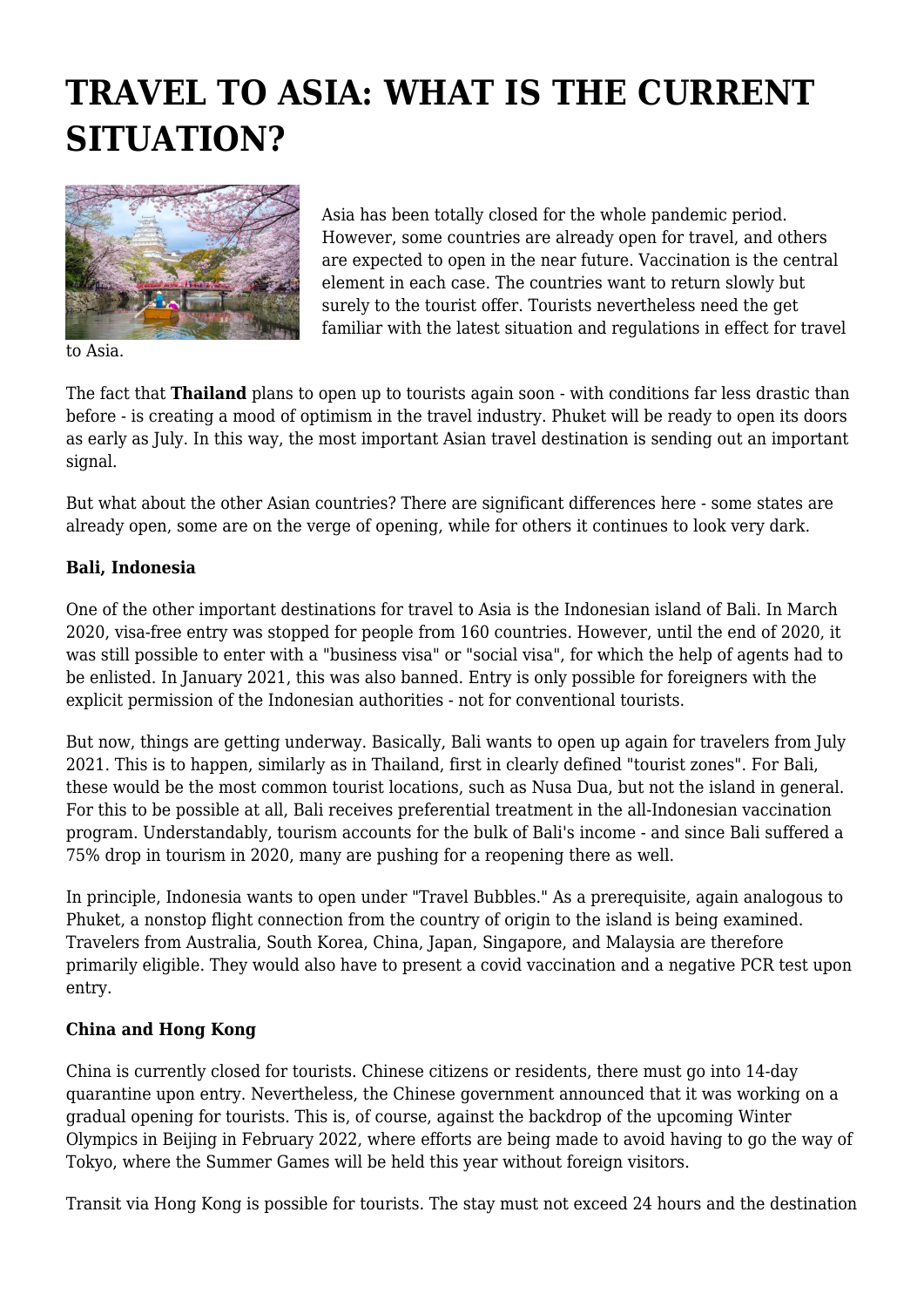must be in the same booking as the flight to Hong Kong (boarding pass must already be available), also the luggage must be checked through.

## **Japan**

Currently, citizens of most countries in the world are not allowed to enter Japan. The visa exemption has also been lifted. A negative PCR test and a completed "Quarantine Questionnaire" are required for entry, as quarantine is mandatory. As is known, the Summer Olympics in Tokyo will be held this year without foreign spectators. An opening is probably not realistic until autumn at the earliest.

## **Singapore**

Singapore is closed to conventional tourists, but open to business or official travelers and travelers with special permission (e.g., holders of a "Long Term Visit Pass" or a "Work Pass"). Transits are also possible under certain conditions - those flying with Singapore Airlines can transit without any problems. Whether the holding of the World Economic Forum 2021 in Singapore (instead of Davos) in August 2021 will contribute to further opening is currently unknown.

## **Sri Lanka**

The spice island south of the Indian subcontinent is currently one of the few bright spots in Asia. The country is fully open for tourists, of course under some conditions. First, one must have already received the second Covid vaccine dose at least two weeks before entering the country. The original certificate must be present, with a certified English translation if necessary. After that, a PCR test must be done upon arrival and on day 7 of the trip, during which time you will be in a quarantined hotel. If both tests are negative, one can move freely and stay in other hotels.

#### **Malaysia**

Malaysia is currently reopening its borders, but only within "travel bubbles" - one already exists with Indonesia and is being developed with another nine Asian countries.

The Malaysian government has started a comprehensive vaccination program and hopes to achieve "herd immunity" by vaccinating 80 percent of the population between December 2021 and February 2022. It is likely that the country will not be open to tourists from other countries until that time.

#### **Vietnam**

Vietnam's borders remain closed and foreigners are only allowed to cross them with special permits (diplomats, investors, etc.). The coronavirus outbreak was effectively contained in January and in the meantime, the vaccination program has started. Vietnam is said to be considering a gradual opening to vaccinated travelers, though no date has yet been set for this.

\*\*\* facebook video \*\*\*

#### **Cambodia**

Entry is still prohibited for conventional tourists. Those allowed to enter must present a negative PCR test and comprehensive proof of insurance. Nevertheless, all Cambodian residents can be vaccinated free of charge. After health workers and government officials, people involved in tourism are third on the priority list. This at least gives hope for an opening in the near future.